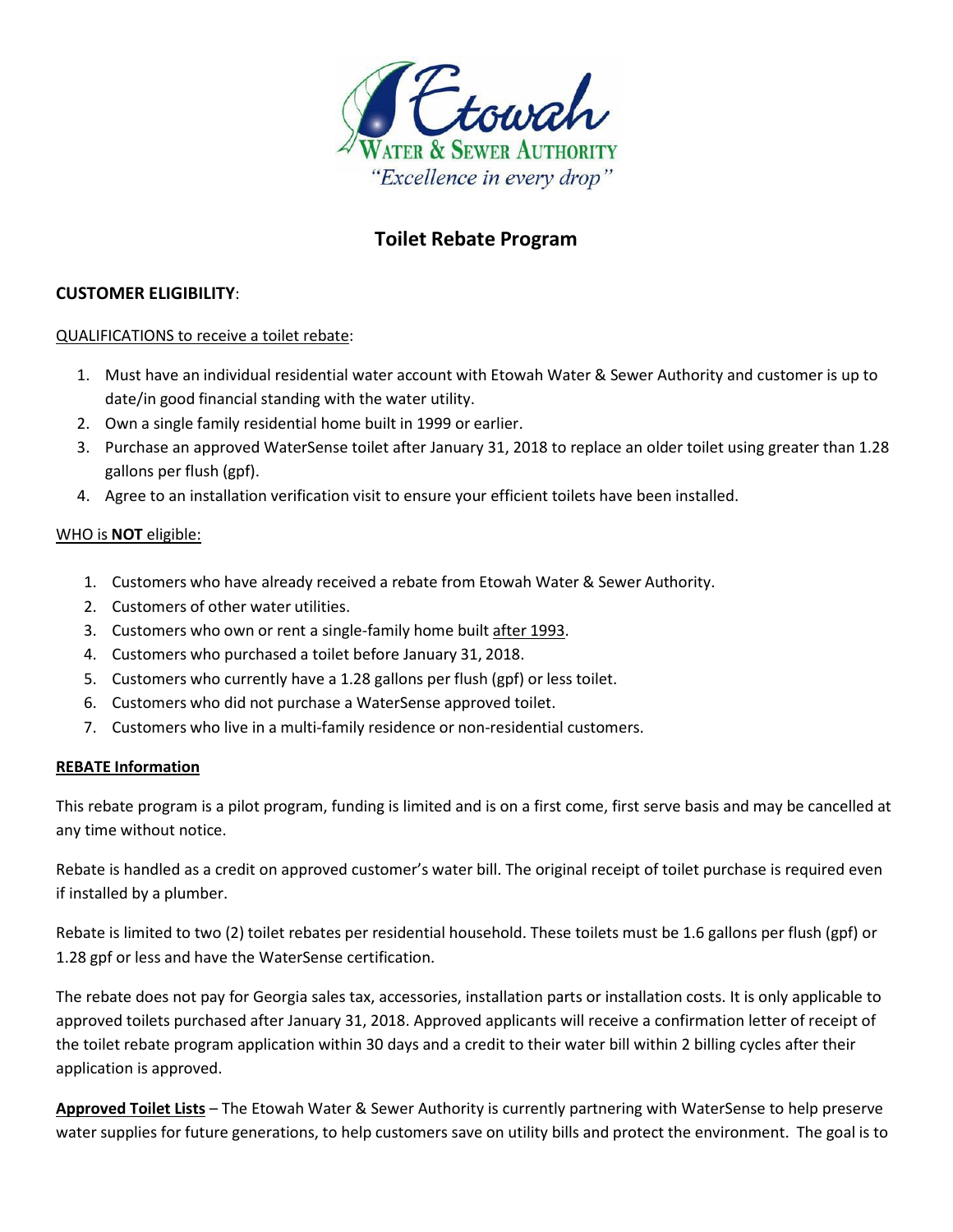share resources to encourage water-efficient behaviors and to purchase quality products that use less water. For additional information please visit [www.epa.gov/watersense](http://www.epa.gov/watersense) .

### **Application Instructions**:

- 1. Download the application or call 706-216-8474 to request a copy be mailed to you.
- 2. Mail your completed signed application, original receipt for the new toilet (s) purchased and most recent water bill to: EWSA, Toilet Rebate Program, Attn: Resource Manager, PO Box 769 Dawsonville, GA 30534
- 3. You should receive a letter in the mail within 30 days confirming your application was received and if your rebate is being processed.
- 4. If approved, you should receive your rebate within 2 billing cycles. If after 2 billing cycles, you still do not have your rebate, contact the resource manager with Etowah Water & Sewer Authority.

## **Contact Us**

For questions about the program contact us by phone at 706-216-8474 or by email at [comments@etowahwater.org](mailto:comments@etowahwater.org)

## **Frequently Asked Questions for the Toilet Rebate Program**

## **Q. I pump my water from a well, am I eligible?**

A. No. The water systems are offering this program to their customers to reduce water demands on the system. Because households on wells do not receive a water bill from the water utility, the household is not eligible for a rebate on a water bill.

## **Q. Can I email an application to you?**

A. No. We must have an original signed application and the original toilet purchase receipt.

## **Q. Can I receive a rebate for more than one toilet that I purchase?**

A. As long as you are the owner of the property and the toilets purchased are approved toilets for the program and funding is still available, you can receive up to two (2) toilet rebates per household. IF you have already participated in an existing program, you will not be eligible for any rebates.

## **Q. May I apply for each of my toilet rebates separately?**

A. Yes, if you decide to purchase one approved toilet now and the next toilet at a later date, and funding is still available, you may apply for the second toilet.

## **Q. Is there anything else I need to buy with the toilet?**

A. It may be possible that a new wax ring or additional bolts may be needed when purchasing the toilet. Please work with your retailer or licensed plumber to ensure you have all the equipment you need to have a working toilet.

## **Q. How long do I have to apply for my rebate?**

A. If you meet all the requirements, you may apply for a rebate for up to two (2) eligible toilets as long as they are purchased after July 1, 2008 and funding is still available.

## Q. How long will it take after I submit my application to receive my rebate on my water bill?

A. Depending on the number of applications being processed and the completeness of your application, you should receive a confirmation letter within 30 days and your rebate within 2 billing cycles from receipt of this letter, if you meet all qualifications. If you still have not received your rebate within 2 billing cycles of receiving your confirmation letter, please contact your water provider to inquire about your rebate.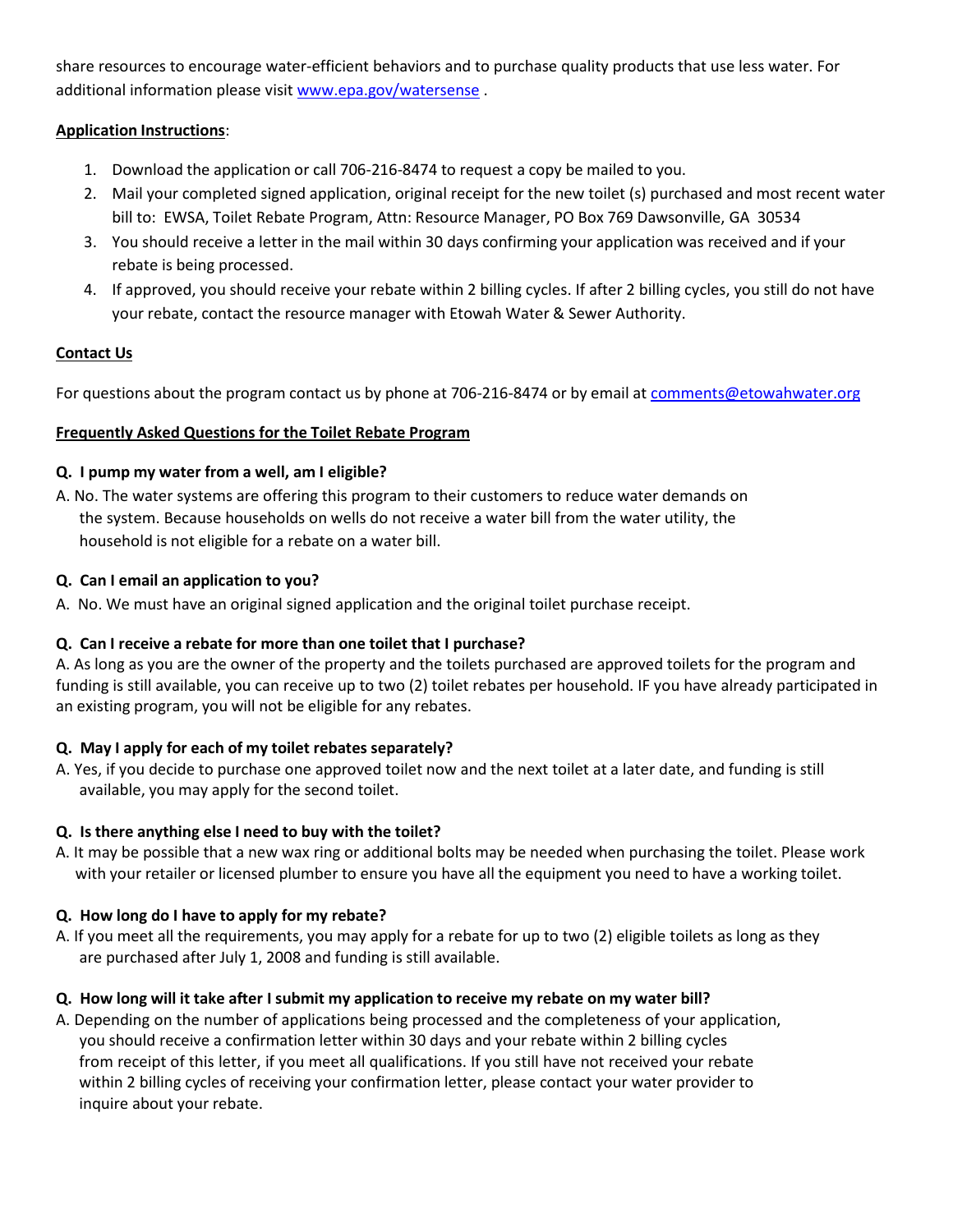### **Q. What stores participate in the program?**

- A. Any retailer that sells the approved 1.28 gallons per flush (gpf) or less WaterSense labeled toilets can participate in the program. Just look for the WaterSense label to find products at retailers nationwide.
- **Q. After the allotted funding for the toilet rebate program is gone, will EWSA maintain a waiting list for the following year?**
- A. EWSA will maintain a waiting list, but interested applicants should check the website or contact EWSA frequently as the Authority may add funding to the program at any time or may stop the program without notice.

### **Q. Can I purchase my toilet online?**

A. You may purchase your toilet online and still receive a rebate. However, we will need the actual toilet purchase receipt shipped in the package you receive your toilet (s). It must be an approved toilet and meet all the necessary qualifications.

#### **Q. Can I purchase my toilet through a plumber?**

A. Yes. Make sure the receipt from the plumber shows the toilet manufacturer, make and model number. Send the original work order along with a copy of your water bill and your completed application.

### **Q. Will the rebate cover the entire cost of the toilet?**

A. No, the rebate will have a value up to \$75 for an ultra-low flush toilet (ULFT) or a high efficiency toilet (HET) and can only be used towards the purchase price of the toilet (tank and bowl) and not for Georgia sales tax or other materials. WaterSense labeled products are suggested to promote water efficiency.

### **Q. Who pays for installation?**

A. Customers are responsible for installation.

### **Q. What is the warranty for the toilet?**

A. Any warranty or defects will be the responsibility of the manufacturer and/or the retailer. Etowah Water & Sewer Authority assumes no responsibility for defects or performance problems.

#### **Q. What should customers do with their old toilets?**

A. Customers should call their local public works department or garbage service provider for locations of drop-off sites or to inquire about curbside pick-up services.

#### Q. The application states that a site visit may be conducted to verify toilet replacement, what does that mean?

A. In order to ensure that toilets receiving rebates have been installed, the water utility will randomly select houses or all houses for inspection. If your household is selected for inspection, you will be contacted by your water utility.

#### Q. The application asks for the gallons per flush of my old toilet, how do I know what the old size is?

- A. There are a few ways to determine the capacity of your toilet tank which is measured in gallons per flush (gpf).
	- 1. Look for a stamp near the hinge of the toilet seat stating the size of the toilet tank. Older toilets may not have this stamp.
	- 2. If there is not a stamp on your toilet, you can estimate the capacity of your toilet based on the age of your home.
		- a. If your home was built from 1930-1980, the gpf is estimated between 8.0 5.0 gpf.
		- b. If your home was built from 1980-1993, the gpf is estimated between 4.5 3.5 gpf.
		- c. If your home was built from 1994-2004, the gpf is estimated between  $3.5 1.6$  gpf.
		- d. If your home was built from 2005-present, the gpf is estimated at 1.6-1.28 gpf or less.
	- 3. You can also calculate its capacity by following the simple steps below.
		- 1. Carefully shut off the valve to the toilet tank supply line.
		- 2. Mark the water level in the tank reservoir.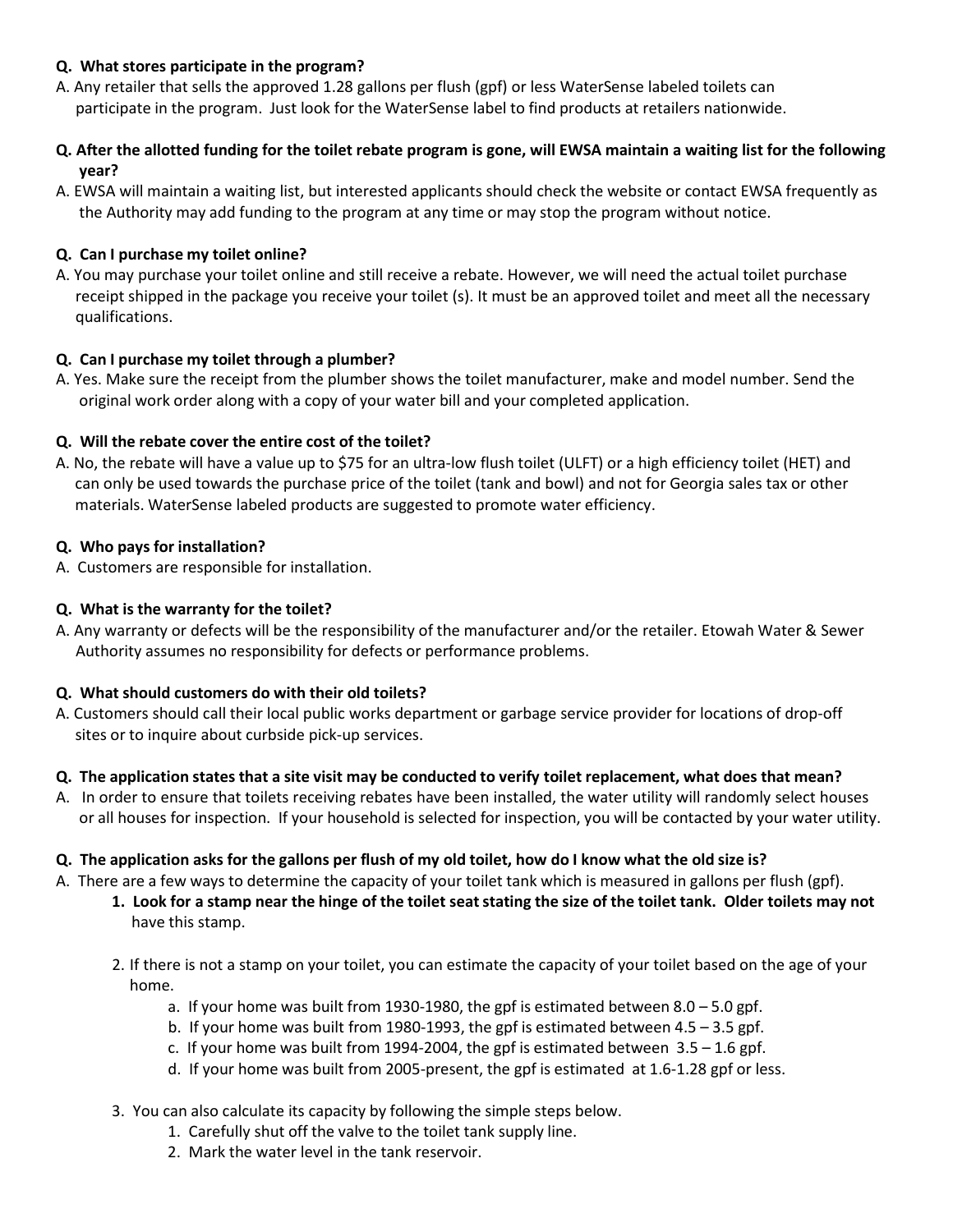- 3. Flush the toilet.
- 4. Refill the tank reservoir to the marked line using a measuring container.
- 5. Calculate the reservoir level: cups to fill tank x  $0.0625 =$  gpf.
- 6. Don't forget to re-open the valve under the toilet.

### **Q. How much water is saved by changing my toilet?**

A. The amount of water savings depends on what type of toilet you are replacing, the number of persons in the household, and how often you use the fixture. Typical pre-1980 toilets use 8.0 to 5.0 gallons per flush (gpf); installing a more efficient toilet will save between 6.72 to 3.4 gpf. Typical homes built between 1981 and 1993 use 4.5 to 3.5 gpf. If a family of 3 replaces a 3.5 gpf toilet with a 1.28 gpf toilet and each person uses the toilet 5 times a day, this family could save about 33 gallons a day or 990 gallons a month.